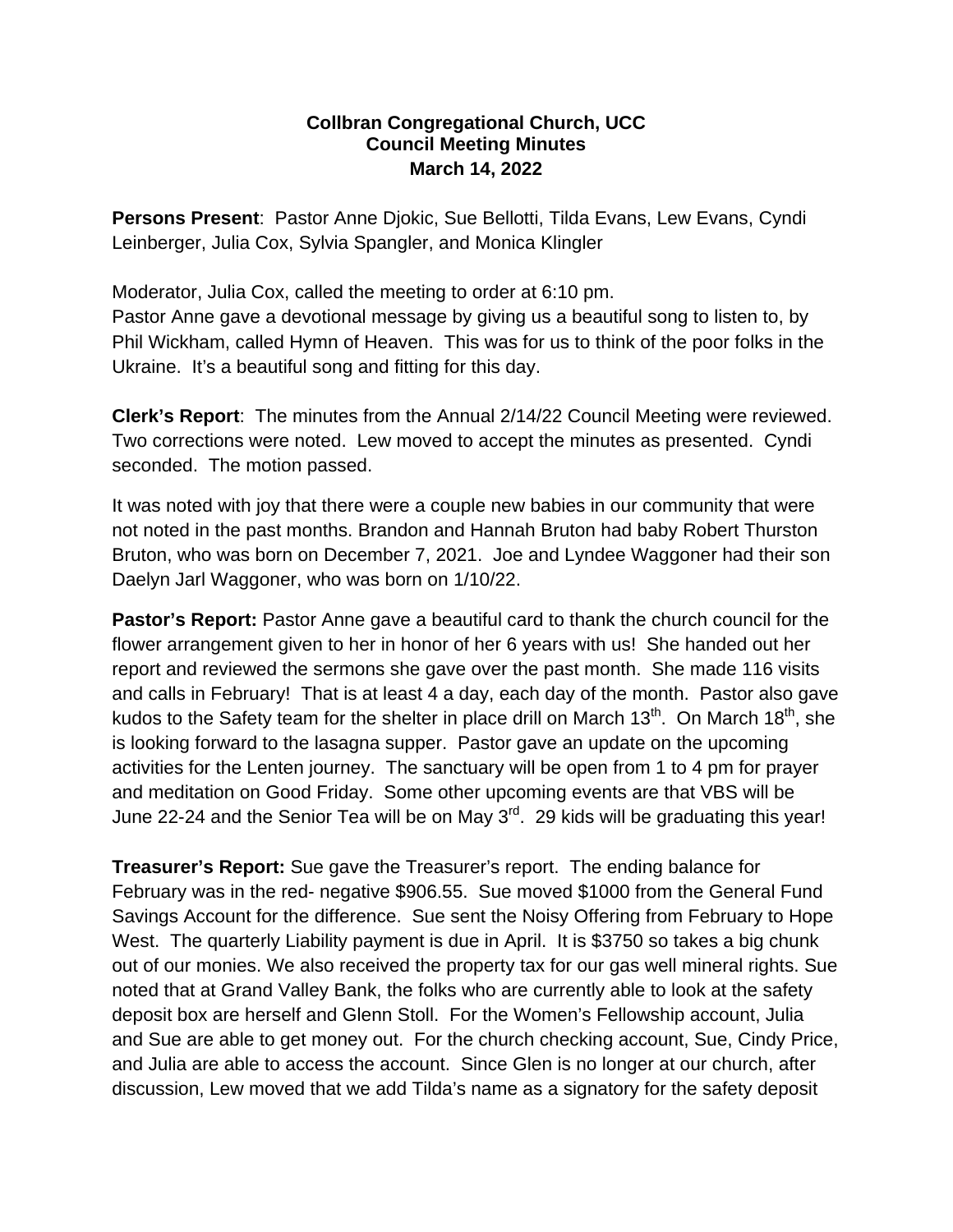box at Grand Valley Bank. Monica seconded. The motion passed. Sue and Tilda will get together to look at the safety deposit box.

**Stewardship:** The Stewardship letter will go out in the mail tomorrow. It is posted in the paper so that it gets wide circulation.

## **Moderator's Report**: No Report

**Trustee's Report: -** Sue gave this report. She, Julia, Cindy, and Bereniece met. They reviewed the rental agreement information so that it could be revised. As an example of the agreement, Sue passed out a letter that she sent to a person wanting to use our church dining room. Women's Fellowship will be providing food and service for the luncheon. The Trustees will now have a letter that is attached to the rental application. The application forms will be provided- the rental agreement, rental fees, and the rules for building/equipment use. Everyone liked these forms. Cyndi moved that the rental agreement forms be accepted as our new way of business, as they were presented by the Trustees. Tilda seconded. The motion passed.

Tilda was cleaning the downstairs bathroom sink and found that the new sink had been broken and glued. This causes a delay in the finalization of the contract with Burke. The Trustees also updated the contracts and got them signed for the custodial and snow removal contracts. The gym lease is in the works.

**Stewards Report**: Sylvia gave the Stewards report. She reviewed the duties performed each Sunday. The Stewards will get the palms and Easter lilies ordered for Palm Sunday and Easter. The presentation of communion was discussed. The gluten free crackers have to be kept separate from the bread. Those with Celiac's disease cannot have any cross-contamination with wheat. A dish will be provided by Anne,

**Christian Education:** As mentioned earlier VBS will be on June 22-24. The program will be June  $26<sup>th</sup>$ . The fundraiser for VBS is the lasagna dinner on March  $18<sup>th</sup>$ .

**Music**: Tilda noted that any non-domain hymn will be reported as having been used.

**Women's Fellowship:** Sue said that Women's Fellowship met on 2/15 and planned for the lasagna dinner and Sedar Supper. They will help the Stewards prepare the sanctuary. Senior Tea is being planned. The seniors and their mothers are invited. With 29 students, it's tough to invite the whole family. 10 of the students are from Job Corps. Wendy Nichols, the Grand Mesa High School principal will hand out invitations to her students. An Easter Egg hunt is planned for at 10 am on Easter. Christian Education will send out invitations to the children.